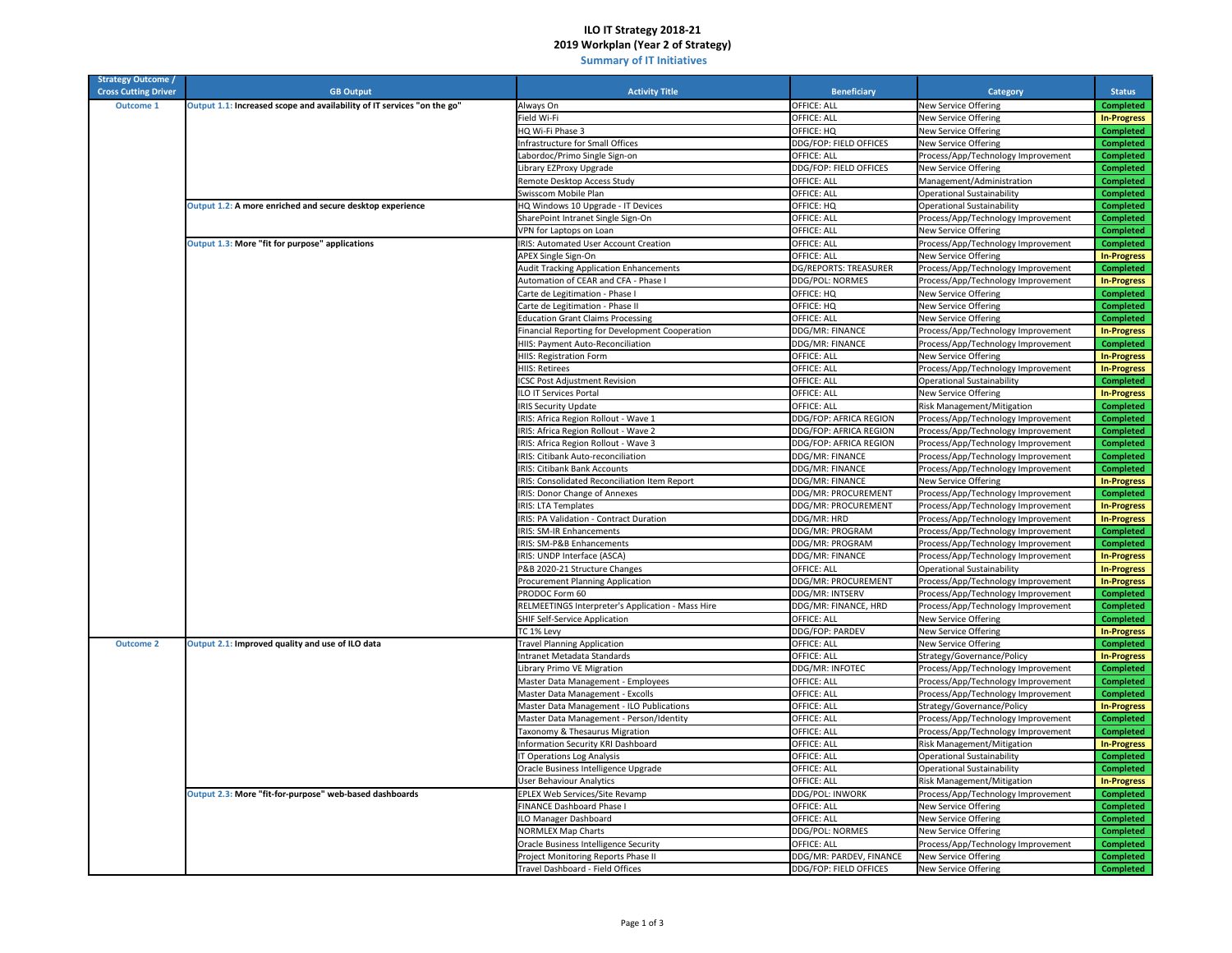## **ILO IT Strategy 2018‐21 2019 Workplan (Year 2 of Strategy)**

 **Summary of IT Initiatives**

| <b>Strategy Outcome /</b>   |                                                                             |                                                           |                           |                                    |                    |
|-----------------------------|-----------------------------------------------------------------------------|-----------------------------------------------------------|---------------------------|------------------------------------|--------------------|
| <b>Cross Cutting Driver</b> | <b>GB Output</b>                                                            | <b>Activity Title</b>                                     | <b>Beneficiary</b>        | Category                           | <b>Status</b>      |
|                             | Output 2.4: Better managed enterprise content                               | <b>EVAL Management Dashboard Release 2</b>                | DG/REPORTS: EVAL          | Process/App/Technology Improvement | <b>Completed</b>   |
|                             |                                                                             | IATI Enhancements (Phase I)                               | DDG/FOP: PARDEV           | Process/App/Technology Improvement | <b>Completed</b>   |
|                             |                                                                             | Eval Discovery Tool Enhancements                          | DG/REPORTS: EVAL          | Process/App/Technology Improvement | <b>Completed</b>   |
|                             |                                                                             | Library Digitization Programme                            | OFFICE: ALL               | <b>Operational Sustainability</b>  | <b>Completed</b>   |
|                             |                                                                             | Library GB Collection                                     | OFFICE: ALL               | New Service Offering               | <b>In-Progress</b> |
|                             |                                                                             | Library Institutional Repository                          | OFFICE: ALL               | New Service Offering               | <b>Completed</b>   |
|                             |                                                                             | Library Primo Integration                                 | OFFICE: ALL               | Process/App/Technology Improvement | <b>Completed</b>   |
|                             |                                                                             | SharePoint Upgrade - Development Framework and Sites      | OFFICE: ALL               | <b>Operational Sustainability</b>  | <b>Completed</b>   |
|                             |                                                                             | SharePoint Upgrade - Technology Platform                  | OFFICE: ALL               | <b>Operational Sustainability</b>  | <b>Completed</b>   |
|                             |                                                                             | <b>SKILLS Chatbot</b>                                     | DDG/POL: EMPLOYMENT       | New Service Offering               | <b>Completed</b>   |
|                             |                                                                             | <b>SKILLS Migrant Tool</b>                                | DDG/POL: EMPLOYMENT       | New Service Offering               | <b>In-Progress</b> |
| <b>Outcome 3</b>            | Output 3.1: Enriched collaboration tools in support of substantive delivery | <b>NORMES CEACR Document Repository</b>                   | DDG/POL: NORMES           | New Service Offering               | <b>Completed</b>   |
|                             |                                                                             | <b>NORMES CFA Document Repository</b>                     | DDG/FOP: NORMES           | Process/App/Technology Improvement | <b>Completed</b>   |
|                             | Output 3.2: Improved Internet                                               | Intranet Site: JNC                                        | DDG/MR: HRD               | Process/App/Technology Improvement | <b>In-Progress</b> |
|                             |                                                                             | Intranet Site: SECURITY                                   | DDG/MR: INTSERV           | Process/App/Technology Improvement | <b>Completed</b>   |
|                             |                                                                             | ILO Intranet Accessibility Compliance                     | OFFICE: ALL               | Process/App/Technology Improvement | <b>Completed</b>   |
|                             |                                                                             | Intranet Multilingual Content Framework                   | OFFICE: ALL               | Process/App/Technology Improvement | <b>Completed</b>   |
|                             |                                                                             | Intranet Site: CABINET                                    | DG/REPORTS: CABINET       | Process/App/Technology Improvement | <b>In-Progress</b> |
|                             |                                                                             | <b>Intranet Site: FINANCE</b>                             | DDG/MR: FINANCE           | Process/App/Technology Improvement | <b>In-Progress</b> |
|                             |                                                                             | Intranet Site: HR/OPS                                     | DDG/MR: HRD               | Process/App/Technology Improvement | <b>Completed</b>   |
|                             |                                                                             | Intranet Site: HR/POL                                     | DDG/MR: HRD               | Process/App/Technology Improvement | <b>In-Progress</b> |
|                             |                                                                             | ntranet Site: IGDS                                        | OFFICE: ALL               | Process/App/Technology Improvement | <b>Completed</b>   |
|                             |                                                                             | Intranet Site: INFOTEC                                    | DDG/MR: INFOTEC           |                                    | <b>Completed</b>   |
|                             |                                                                             | Intranet Site: INTSERV                                    | DDG/MR: INTSERV           | Process/App/Technology Improvement | <b>Completed</b>   |
|                             |                                                                             |                                                           |                           | Process/App/Technology Improvement |                    |
|                             |                                                                             | Intranet Site: MEDSERV                                    | DDG/MR: HRD               | Process/App/Technology Improvement | <b>Completed</b>   |
|                             |                                                                             | Intranet Site: MULTILATERALS                              | DDG/FOP: MULTILATERALS    | Process/App/Technology Improvement | <b>Completed</b>   |
|                             |                                                                             | <b>Intranet Site: PROCUREMENT</b>                         | DDG/MR: PROCUREMENT       | Process/App/Technology Improvement | <b>Completed</b>   |
|                             |                                                                             | Intranet Site: PRODOC                                     | DDG/MR: INTSERV           | Process/App/Technology Improvement | <b>Completed</b>   |
|                             |                                                                             | Intranet Site: PROGRAM                                    | DDG/MR: PROGRAM           | Process/App/Technology Improvement | <b>In-Progress</b> |
|                             |                                                                             | Intranet Site: RELMEETINGS                                | DDG/MR: RELMEETINGS       | Process/App/Technology Improvement | <b>In-Progress</b> |
|                             |                                                                             | Intranet Site: TRAVEL                                     | OFFICE: ALL               | New Service Offering               | <b>Completed</b>   |
|                             | <b>Output 3.3: Improved Public-facing Websites</b>                          | Decent Jobs for Youth Knowledge Base                      | DDG/POL: EMPLOYMENT       | Process/App/Technology Improvement | <b>Completed</b>   |
|                             |                                                                             | Employment and Labour Markets Policies Database           | DDG/POL: EMPLOYMENT       | Process/App/Technology Improvement | <b>In-Progress</b> |
|                             |                                                                             | <b>GSO Questionnaire</b>                                  | DDG/POL: GOVERNANCE       | Process/App/Technology Improvement | <b>Completed</b>   |
|                             |                                                                             | Library Centenary Historical Collections                  | OFFICE: ALL               | <b>New Service Offering</b>        | <b>Completed</b>   |
|                             |                                                                             | Public Website: Alliance 8.7 Enhancements                 | DDG/POL: GOVERNANCE       | Process/App/Technology Improvement | <b>Completed</b>   |
|                             |                                                                             | Public Website: EPIC Enhancements                         | DDG/POL: WORKQUALITY      | Process/App/Technology Improvement | <b>Completed</b>   |
|                             |                                                                             | Public Website: ETHICS                                    | <b>DG/REPORTS: ETHICS</b> | Process/App/Technology Improvement | <b>Completed</b>   |
|                             |                                                                             | Public Website: FINANCE                                   | DDG/MR: FINANCE           | Process/App/Technology Improvement | <b>Completed</b>   |
|                             |                                                                             | Public Website: IAO                                       | DG/REPORTS: IAO           | Process/App/Technology Improvement | <b>Completed</b>   |
|                             |                                                                             | Public Website: ILO 100                                   | OFFICE: ALL               | New Service Offering               | <b>Completed</b>   |
|                             |                                                                             | Public Website: INFOTEC                                   | DDG/MR: INFOTEC           | Process/App/Technology Improvement | <b>Completed</b>   |
|                             |                                                                             | Public Website: LABADMIN/OSH                              | DDG/POL: GOVERNANCE       | Process/App/Technology Improvement | <b>Completed</b>   |
|                             |                                                                             | Public Website: SKILLS Toolkit for Quality Apprenticeship | DDG/POL: EMPLOYMENT       | New Service Offering               | <b>In-Progress</b> |
|                             |                                                                             | Public Website: SPORTS & LEISURE                          | OFFICE: ALL               | Process/App/Technology Improvement | <b>Completed</b>   |
| Other                       | <b>Management and Administration</b>                                        | Audit and Risk Management                                 | DDG/MR: INFOTEC           | Management/Administration          | <b>Completed</b>   |
|                             |                                                                             | ERP Tech and WebCenter LTA Rebid                          | DDG/MR: INFOTEC           | Management/Administration          | <b>Completed</b>   |
|                             |                                                                             | Generic Job Descriptions for Field IT Staff               | DDG/FOP: FIELD OFFICES    | Management/Administration          | <b>Completed</b>   |
|                             |                                                                             | ILC and GB Preparation                                    | OFFICE: ALL               | <b>Operational Sustainability</b>  | <b>Completed</b>   |
|                             |                                                                             | ILO 100 Support                                           | OFFICE: ALL               | Management/Administration          | <b>Completed</b>   |
|                             |                                                                             | ILO Centenary Souvenirs                                   | OFFICE: ALL               | Management/Administration          | <b>Completed</b>   |
|                             |                                                                             | <b>IRIS: Hosting RfP</b>                                  | <b>OFFICE: ALL</b>        | Operational Sustainability         | <b>Completed</b>   |
|                             |                                                                             | ibrary Alma and Primo Certification                       | DDG/MR: INFOTEC           | <b>Operational Sustainability</b>  | <b>Completed</b>   |
|                             |                                                                             | Mobile Device Management Study                            | OFFICE: ALL               | Management/Administration          | <b>In-Progress</b> |
|                             |                                                                             | Restructure 2018-19 Accounts                              | DDG/MR: INFOTEC           | Management/Administration          | <b>Completed</b>   |
|                             |                                                                             | Restructure 2018-19 Connectivity Costs                    | DDG/MR: INFOTEC           | Management/Administration          | <b>Completed</b>   |
| <b>CC Driver 1</b>          | <b>Change Management</b>                                                    | Information Security Awareness Campaign                   | <b>OFFICE: ALL</b>        | Risk Management/Mitigation         | <b>Completed</b>   |
|                             |                                                                             | IRIS: Global Super User Workshop                          | DDG/FOP: FIELD OFFICES    | <b>Operational Sustainability</b>  | <b>Completed</b>   |
|                             |                                                                             |                                                           | DDG/FOP: FIELD OFFICES    |                                    |                    |
| <b>CC Driver 2</b>          |                                                                             | IT Field Workshops                                        |                           | <b>Operational Sustainability</b>  | <b>Completed</b>   |
|                             | <b>External Partnerships</b>                                                | <b>GOALI CRM and Helpdesk</b>                             | OFFICE: ALL               | <b>Operational Sustainability</b>  | <b>Completed</b>   |